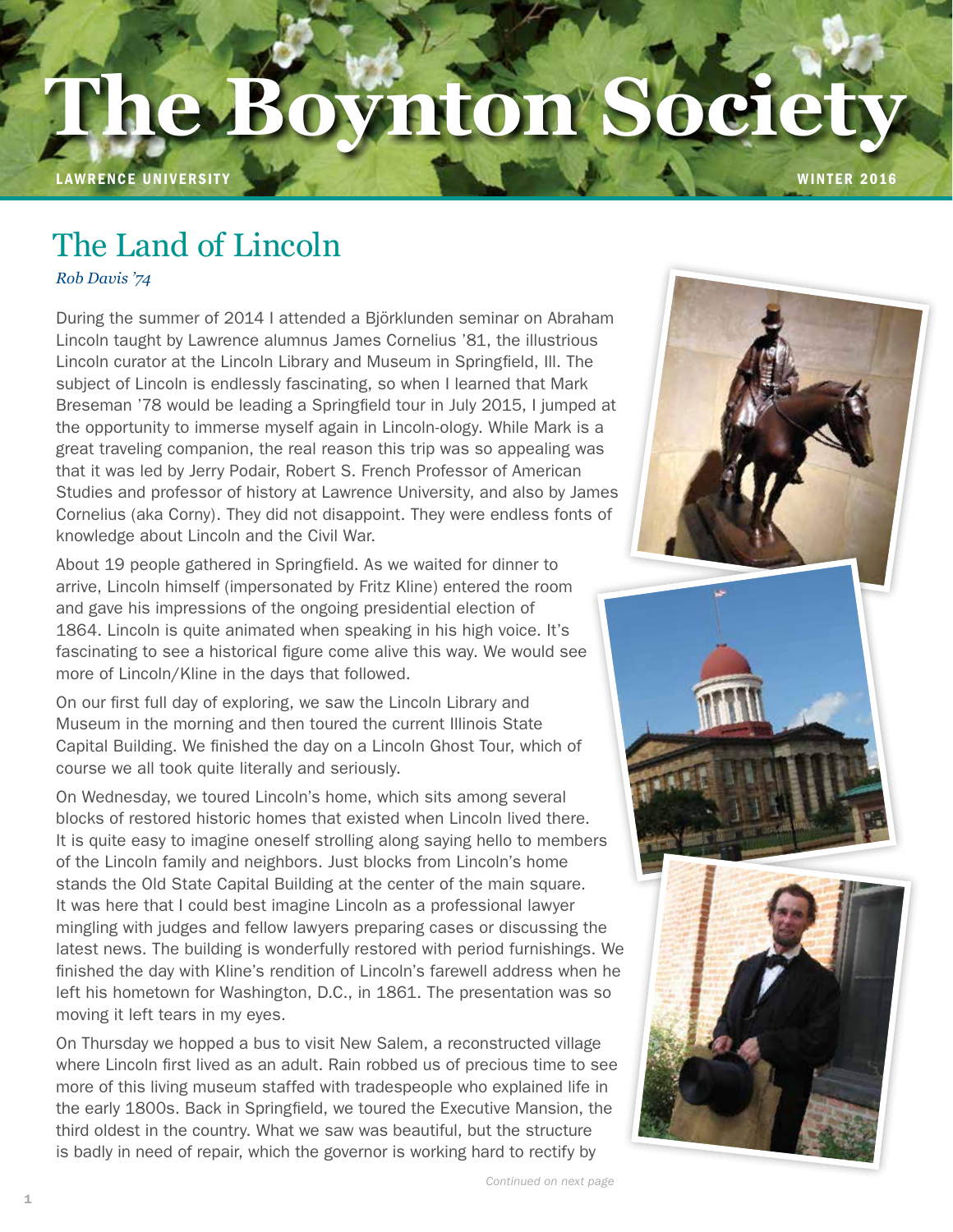#### *Continued from page 1*

raising private money. Our last stop was Frank Lloyd Wright's Dana-Thomas house, constructed in 1904 for a wealthy heiress. The house is an exquisite example of FLW design—one can see his influence in every square inch of the house. I wouldn't want to live in this house, but I can't deny its beauty.

Friday arrived and we wrapped up with a trip to Lincoln's tomb located several miles north of the center of town. I most admired the bronze statues inside the corridor that circle the base, which depict Lincoln during various periods of his life. Also associated with Lincoln's burial is the rather macabre story of the 17 times his body was moved and the five times the coffin was opened—before finally resting at this tomb.

Find out more at https://en.wikipedia.org/wiki/ Funeral\_and\_burial\_of\_Abraham\_Lincoln





Once again, it started with a phone call. This time I was in Colorado visiting with a number of my Lawrence classmates. My cell phone rang and a woman who was attending that Sunday's seminar dinner was wondering if there was power at the lodge and we would be serving dinner. Not having heard anything different, I told her we have a generator so I'm sure everything was fine and suggested she should head to Björklunden. After we hung up I thought it might be a good idea to get a little more background information, so I gave the lodge a call, trying a bunch of different numbers, until finally reaching Kim on her cell phone. That's when I heard the rest of the story. I

probably was a little optimistic in telling that woman that everything would be fine. A very severe windstorm had roared through Door County, Baileys Harbor in particular. There were trees down all over, the roads were blocked and the power was indeed out.

If there was one silver lining in this whole situation, it was that the storm came through early afternoon on a Sunday at a time when a number of our seminar participants had yet to arrive. The entire staff rallied to try to make the lodge as welcoming as possible. Mark Franke valiantly traveled to Björklunden and began clearing the main road. Chef Steve Martin began making plans to serve dinner without having any of his usual cooking facilities available. Sam and the rest of the staff scrambled to ready the lodge for the guests and to further prepare for the possibility of not having power for the rest of the night.

I kept getting these reports remotely as I was standing on a deck looking at spectacular mountain views. It was hard to comprehend the extent of the damage, even as Kim and Mark kept up reports to me as their busy schedules allowed. They told me it looked like a war zone around the chapel and my old house, the stabbur. The road was completely blocked in both directions to get to the stabbur. The miraculous thing about this whole situation was that even though many large trees fell near the chapel and the stabbur, none made direct contact with the structures. There was even a very large spruce tree that snapped off next to the studio—it also missed the building. It seemed the spirit of Winifred Boynton was quite active in protecting her beloved Björklunden buildings.

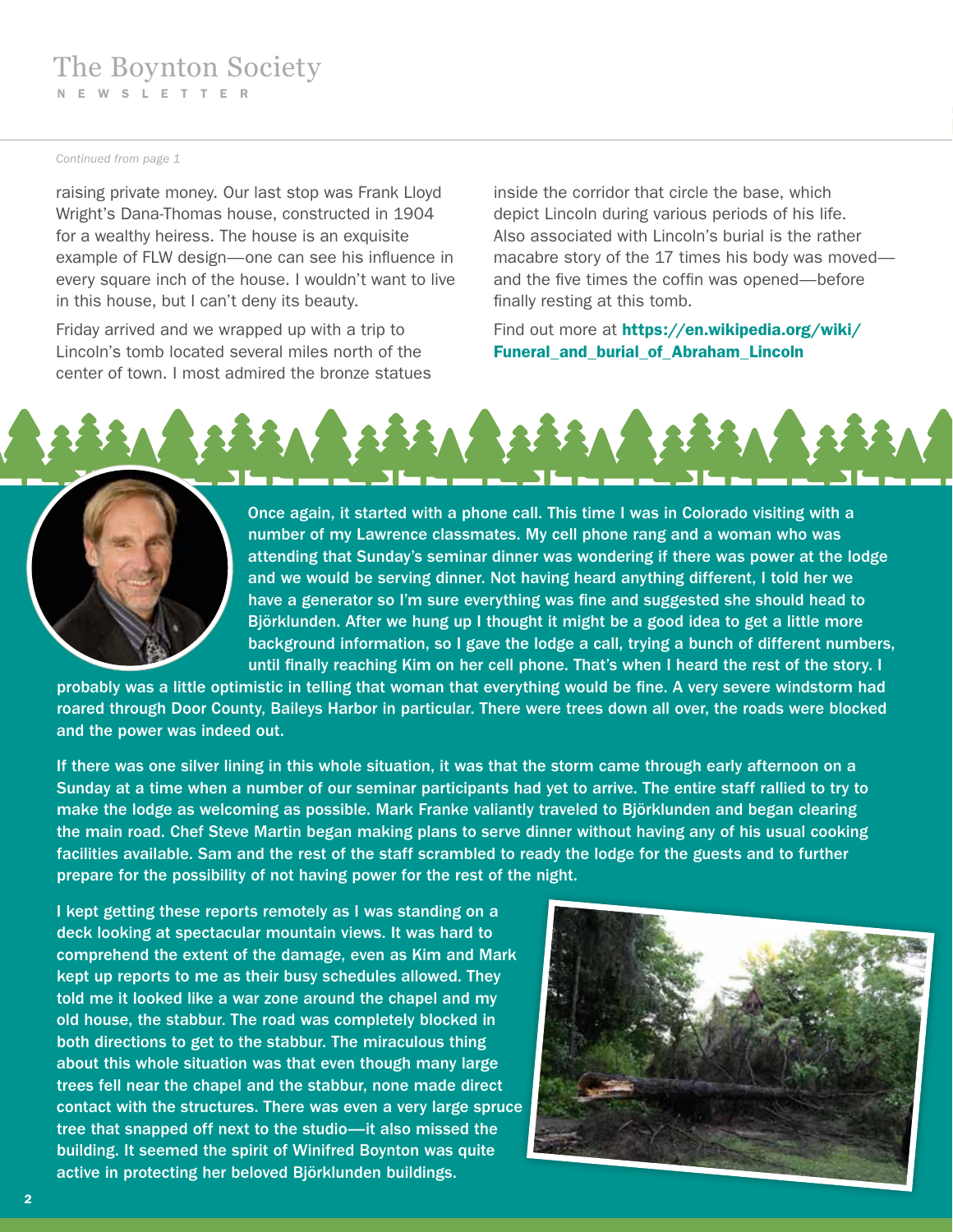Mark was able to clear the main road to accommodate our out-of-town guests who continued to arrive, and Sam got on the phone and alerted our local commuters that they should stay home that night. Of course, most of them were well aware that there were issues, as the entire county experienced the dramatic storm conditions.

We were able to muddle through the first night with a simple dinner and enough emergency lighting to make the lodge livable. However, our guests needed to make do with limited water supply and no light in their rooms. Fortunately



for us, our seminar participants are a hardy and easygoing bunch! The next day brought a cold breakfast, some disheveled seminar participants and no power to supply the audio-visual or Internet needs for our seminar leaders. Classes continued, however, and much learning occurred! Mark brought in a front-end loader and an extra chain saw operator, and they completed the heroic task of opening all the roads and clearing the trees away from the chapel. The power was still not on, however, and it was getting to the point where a decision had to be made about whether we could expect our seminar guests to camp out the entire week.

It was decided that if the power did not come back on early Monday evening we would have to cancel the seminars and send people on their way. Within an hour of having to make that fateful decision, power was restored! Again, with the work of the marvelous staff we were able to get back up and running at the lodge for our seminar guests, as if nothing had happened. It was another story outside the lodge when we looked at all the trees that were down. When I got to Björklunden on Tuesday morning and was able to view all the damage firsthand, if I didn't know any better, I would say there had been a mini-tornado that came through in front of the stabbur and the chapel. It was truly amazing how many trees were blown over or snapped off, and how they miraculously missed all the buildings. By that time, Mark had already developed a plan to get all the downed trees away from the buildings. Mark and the sturdy and energetic Lawrence students spent as much time as they could cutting and hauling brush. We had just a few days to prepare the lodge and grounds for our biggest donor event of the year—the Boynton Society Gala. This year it included the dedication of the Richard Warch Memorial Grove, which also had plenty of trees down covering the new benches.

The bottom line was, through lots of hard work, we were able to get the entire facility looking great for the Gala, and over the course of the next few weeks the brush and logs were removed. When you visit Björklunden for a seminar this season make sure you take a peek at the chapel and walk past the Memorial Grove and the stabbur. You will certainly notice much more sunlight getting into these areas. I guess we're just following up on Lawrence University's motto—*Light! More Light!*

P.S. As many of you have heard by now, Samantha Szynskie '09 will be leaving us in March to pursue other interests in Portland, Ore. Sam is a fantastic colleague who has made a tremendous impact not only on the seminar program but on all facets of Björklunden. She will truly be missed. Sam, we wish you the best!

Mark Breen

Mark Breseman '78 Director of Björklunden, Lawrence University mark.d.breseman@lawrence.edu 920-839-2216 • 920-832-6519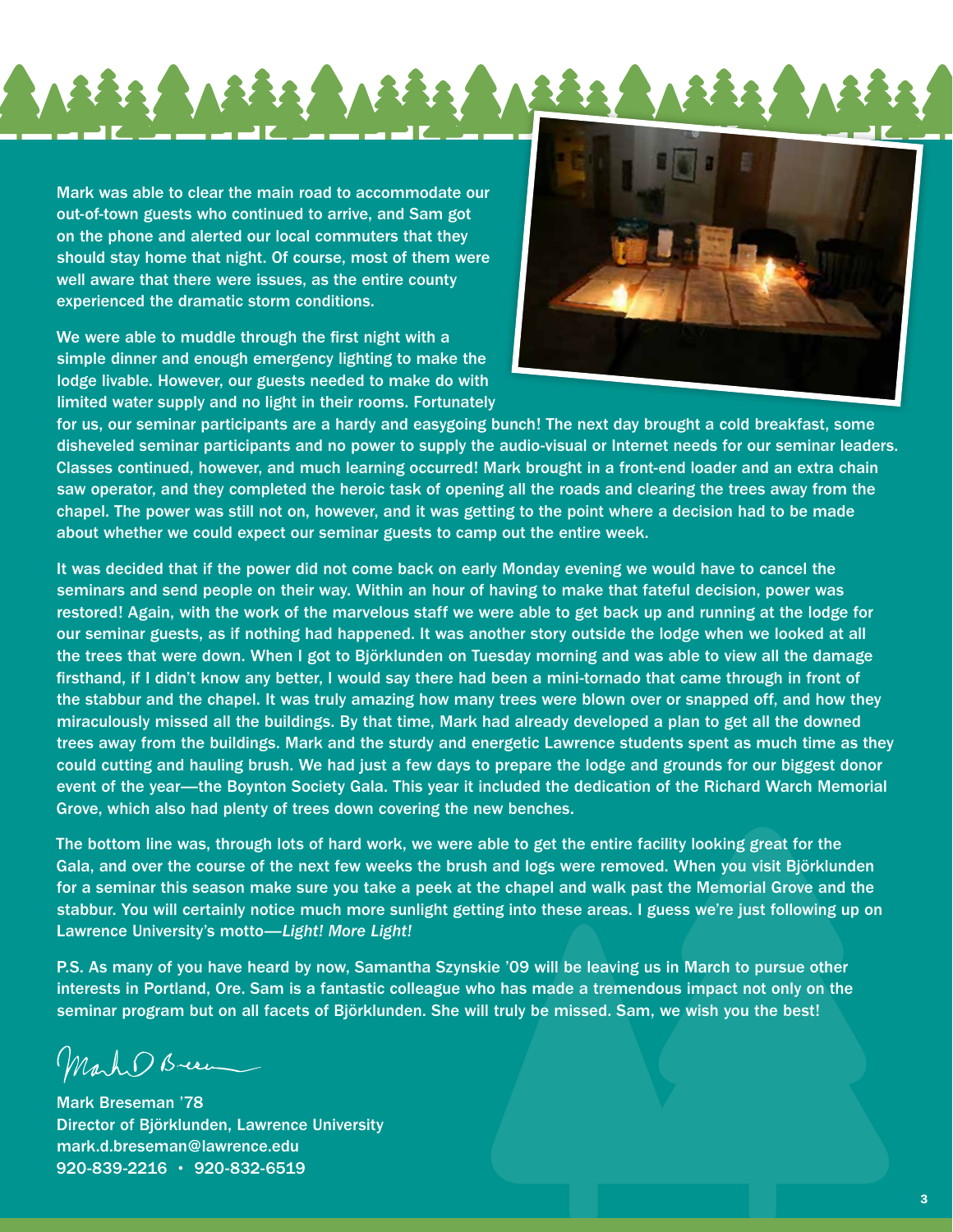#### The Boynton Society NEWSLETTER

## Greetings from the Boynton Society

As we experience another winter in Wisconsin, I find myself thinking of this as the "off-season" at Björklunden. But while it is certainly quieter at this time of year without week-long seminars and weekend weddings, the academic year is arguably the period when Björklunden is most active in fulfilling its mission as Lawrence's "Northern Campus." This year, more than 1,500 students and faculty will settle

in to Björklunden for long weekends of deep bonding, learning and relaxation. As you will read, students greatly appreciate the unique experience you all grant them. Groups like cross country, German Club, Improv, Immunology, Model UN, and many music ensembles will be able to make memories at Björklunden this year. The breadth and depth of learning experiences is what President Rik Warch had in mind when he pushed the trustees and faculty to envision what Björklunden could be if we saw it as an integral part of Lawrence's educational mission. It's why we raised the capital to rebuild and then expand the lodge to accommodate enough guests in housing and workspaces. The trick was to do so while preserving the intimacy and solitude we all cherish ... and boy did we pull it off! The lodge is still a place to escape and recharge, but it also hums with learning and innovation, especially when the students are here.

In previous messages Jone and I noted how daunting a challenge we faced in succeeding Bob Schaupp '51 as co-chairs of the Boynton Society. A full year into the experience, I am more aware of that than ever. At the risk of embarrassing my friend Bob, who has never sought any attention for himself, I cannot any longer resist lifting him up for your recognition and praise. Bob has done countless things to help make Lawrence and Björklunden what it is today. To list his attributes and how they served the college would only scratch the surface of how important Bob has been. For me personally, Bob will always be a role model, an ethical touchstone, a treasured fraternity brother and a source of wisdom. For all Lawrentians, Bob Schaupp should be admired as an example of the best Lawrence can produce. For Boynton Society members especially, he stands as one of Björklunden's strong backbones. Thanks, Bob!

I know you'll enjoy this issue and all it offers to us. Thank you for being the most steadfast friends and supporters of Björklunden.

Best wishes, Jeff Riester

Co-Chair, Boynton Society

*"Björklunden has been a very important part of my Lawrence experience. The environment and the atmosphere of the lodge are conducive to focusing on learning, especially when working with a large group. It's a nice retreat away from the hustle and bustle on campus. I know I am one of so many students who love being able to relax, rejuvenate and re-focus on life in general. Plus, who doesn't love enjoying some of the best food ever made while in your socks?" —Nat Detienne '16*

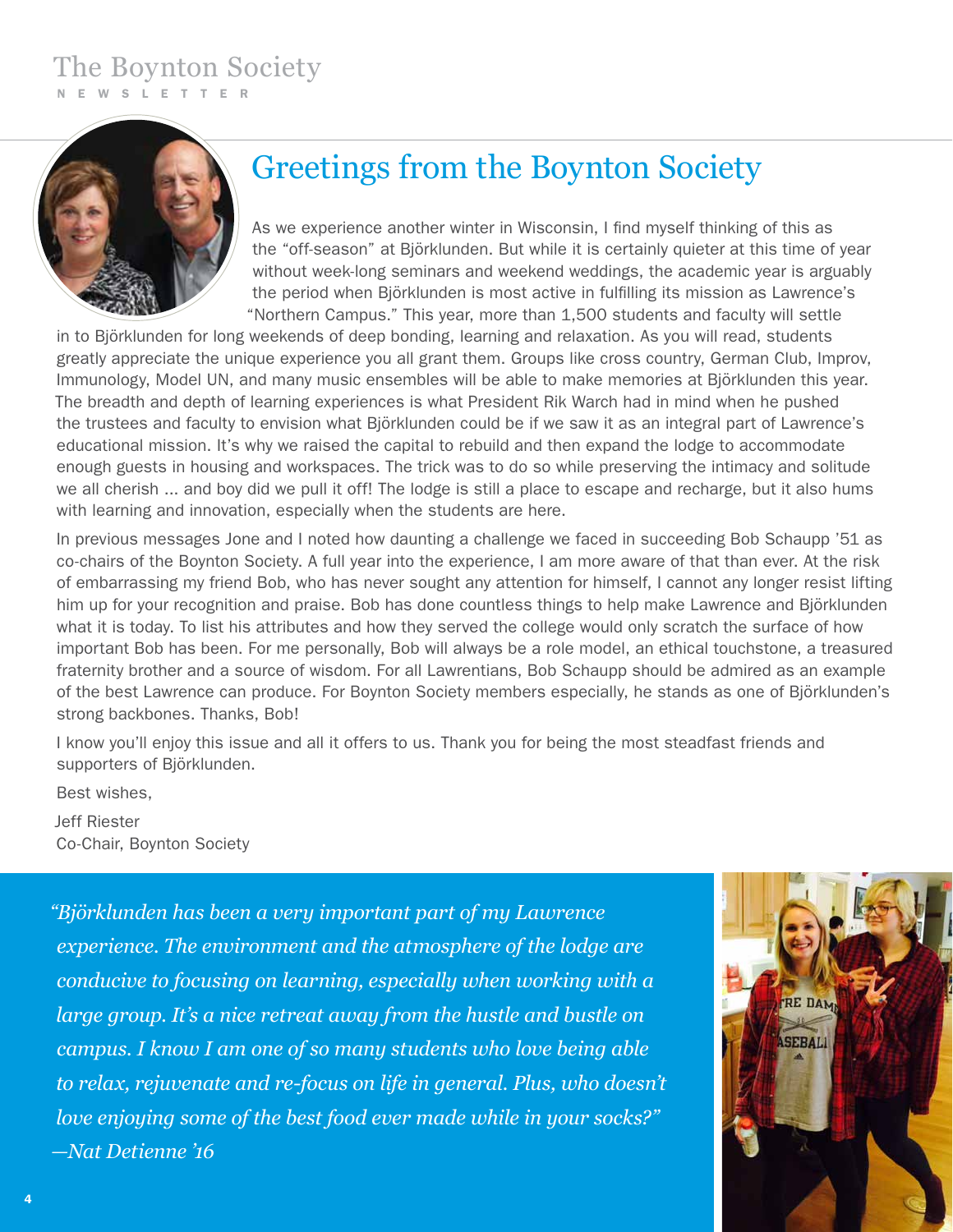## Boldts Receive Björklunden Presidential Award

Pat '48 and O.C. Boldt have been honored with the 2015 Björklunden Presidential Award for the amazing things they have done over many decades to significantly contribute to the betterment of the entire Björklunden community.

They have been long-time Boynton Society members and important advocates for the lodge, attending and hosting events; developing and strengthening relationships with Lawrence alumni, friends and community members; mentoring development staff members; engaging in fundraising; and promoting the spirit of Björklunden for future generations.

O.C. is one of the people chiefly responsible for the amazing facility we have today. After the original lodge burned in August 1993, O.C. was instrumental in securing a fair insurance settlement for the destroyed building, and he went on to oversee the construction of the new lodge. His incredible management skills ensured the building was completed in less than a year to allow it to be ready for the 1996 seminar season.

O.C. is an emeritus trustee of Lawrence University, and served on the steering committee for *Extending the Reach: A Campaign for Björklunden* from 2005–07.



As a result of this successful campaign, more than \$4 million was raised to underwrite the construction of a 20,000 square-foot addition to the lodge.

As we all know, the enhanced lodge has enabled Lawrence to increase the number and variety of its annual adult summer seminars and accommodate more seminar participants. It has allowed 40 additional Lawrence students to visit Door County each weekend during the academic year to partake in a Björklunden experience. More recently, O.C. and Pat championed

the effort to hire a staff person to keep the grounds, facilities and entire Björklunden estate in proper working order, ensuring a proactive approach to maintenance.

Pat and O.C. have been generous and thoughtful supporters of both Björklunden and Lawrence University. Their volunteer efforts have had a transformative impact upon the lodge, creating new opportunities for Lawrence students and the Door County community. They have helped ensure that Björklunden remains a place of sanctuary for all. We applaud Pat and O.C. for their dedicated service to Björklunden and offer them our sincere appreciation!

*"I don't know if I can easily put into words what a wonderfully rejuvenating experience this week has been. Everything from the seminar, to the beautiful setting and lodge, the meal preparation and delivery, the opportunity to engage in conversation with each of the guests and the quietness of the whole environment has been a balm for the soul that quiets the spirit. It has been a totally satisfying, uplifting, relaxing and restful experience." —Janet Voeks*

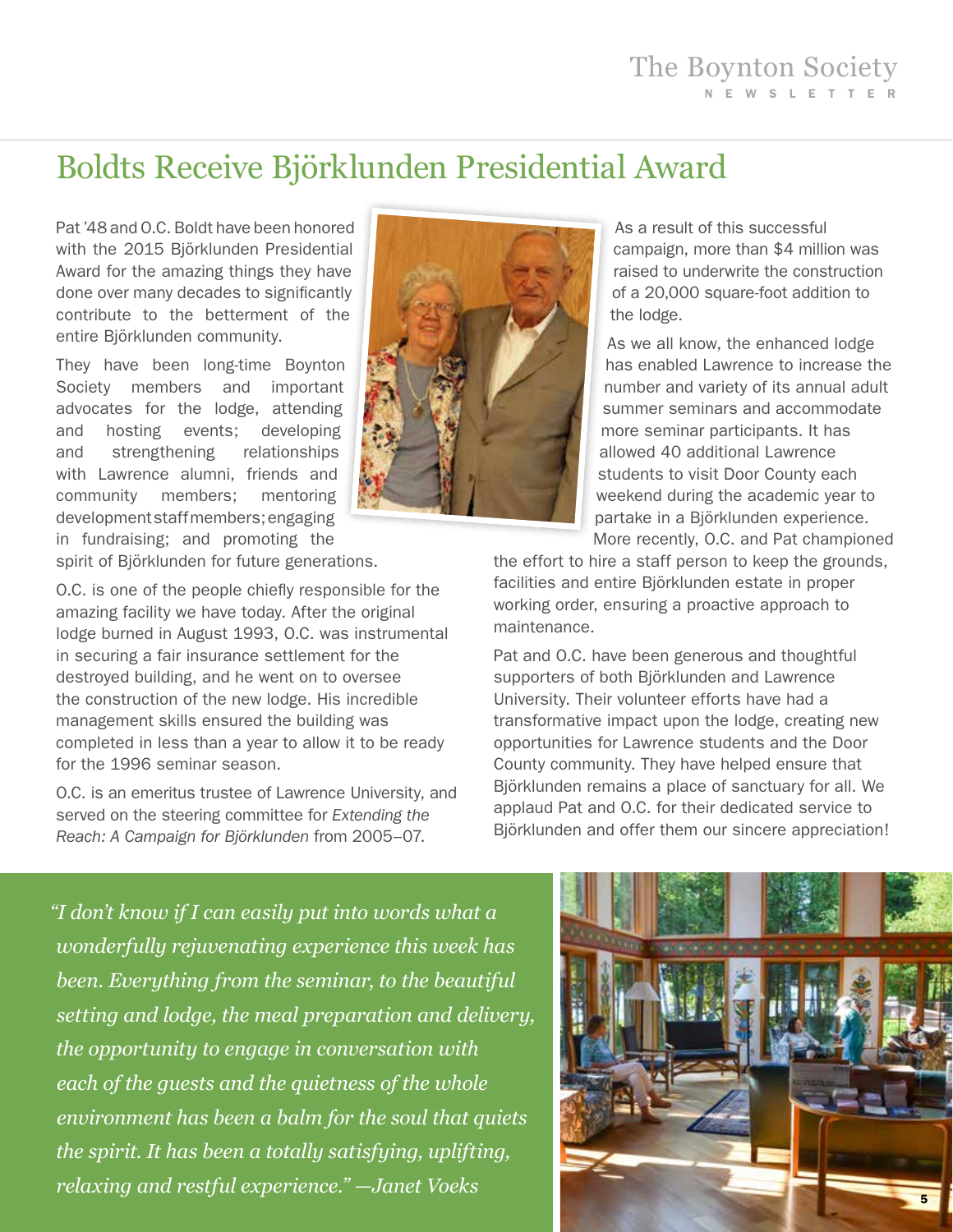#### The Boynton Society NEWSLETTER



### Memorial Grove Honors Memory of President Warch

The Memorial Grove honors the memory of Richard Warch, Lawrence University's 14th President, whose vision and leadership helped make Björklunden the treasure that it is today.

As many of you know, in August of 1993, an electrical fire essentially leveled the lodge. Once Lawrence overcame the pain of the loss, it became apparent that the college, through its Board of Trustees, would need to make some tough decisions with long-reaching implications. Rik is remembered for countless things, but one of them is the implementation of his vision for Björklunden at that time. He said, "Björklunden has rich potential to serve as a distinguishing feature and asset of Lawrence. In a world that threatens at once to be characterized by atomization and mass culture, it offers the kind of setting and sanctuary that can afford members of the Lawrence community special opportunities for reflection, renewal and refreshment, to engage themselves and each other in meaningful and purposeful ways, and to be touched and uplifted by what Donald and Winifred Boynton accomplished and intended there."

Rik's call to action to rebuild Björklunden not only created a new, important part of the academic fabric of Lawrence, but also allowed for the continuation of the Björklunden Summer Seminar program, a program that started in 1980 and has provided—and continues to provide—Lawrence alumni, parents, Door County community members and other friends of Björklunden the opportunity to engage in meaningful, intellectually-stimulating and rewarding educational experiences.

Björklunden is "a sanctuary for all," as Winifred Boynton put it, and the Memorial Grove allows that sanctuary to be a final place of rest and remembrance for those whom we wish to honor. Rik's love for this special place was shared by many others, who are also remembered in the grove. Ashes of loved ones may be spread, or their urns may be buried, in the grove, allowing them to forever rest on the peaceful, beautiful Björklunden shore of Lake Michigan. If you are interested in learning more, please reach out to Mark Breseman, 920-832-6519 or mark.d.breseman@lawrence.edu

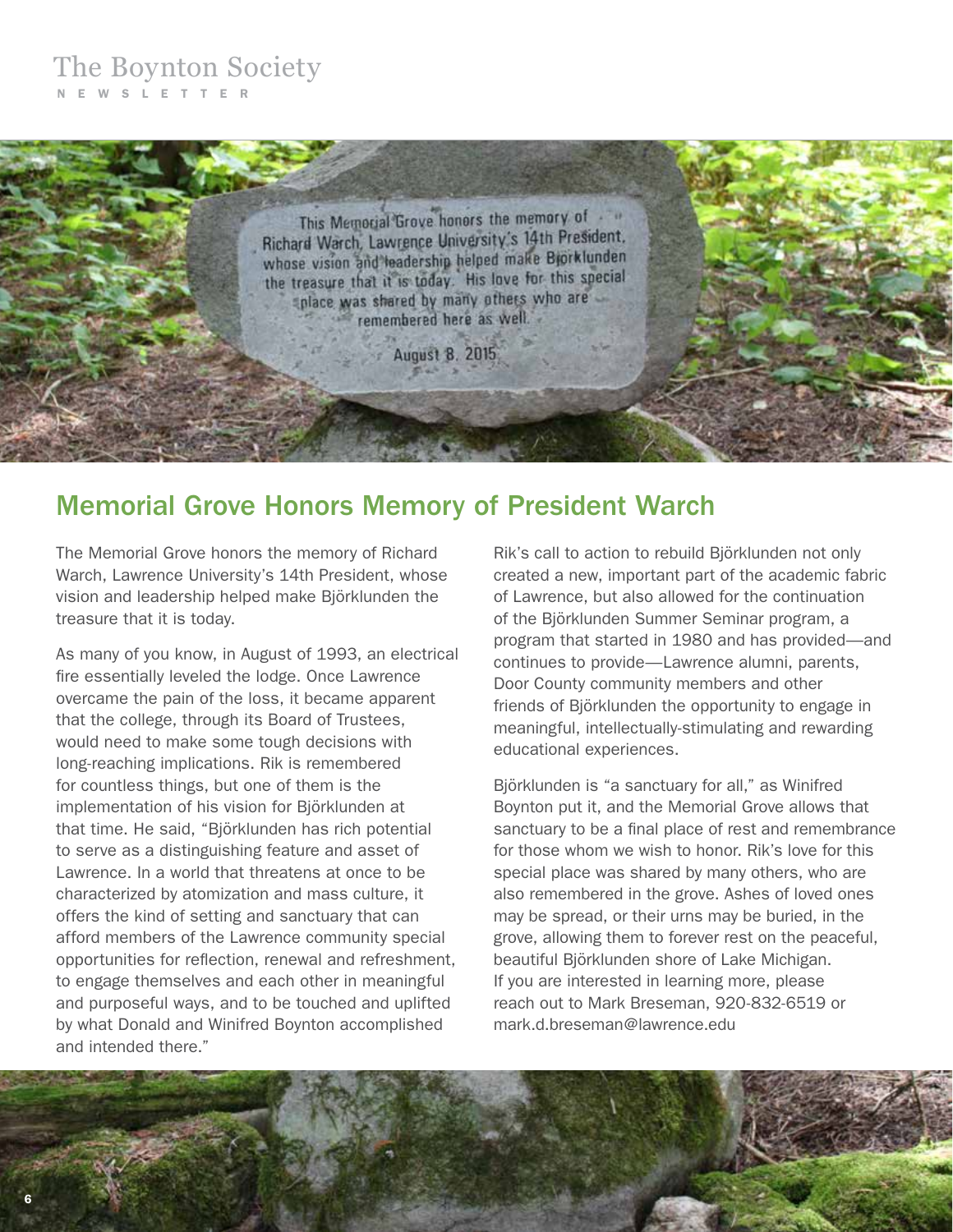### The Boynton Society NEWSLETTER



## Welcome New Staff

We are excited to welcome Andy Plank '14 to the Björklunden team! Andy is our new full-time staff assistant, responsible for directing all on-site aspects of the Björklunden student program during the weekends.

Andy is no stranger to Björklunden, as he frequented the lodge during his time as a Lawrence student. Andy studied music performance and music education, so he would visit Björklunden on weekends with many different clubs, classes and ensembles. Andy also worked as an intern at the Tritone Fantasy Jazz Camp seminar. He was always struck by the importance and uniqueness of Björklunden. He was inspired to stay and work as a student-weekend assistant while student teaching during his fifth and final year at Lawrence.

In his time off, Andy enjoys working as a percussion instructor with the West De Pere High School Band, as well as teaching private lessons to students in Appleton, Green Bay and Sturgeon Bay. Andy shares, "I am so happy to be here and be a part of making the Björklunden experience unique and special to all who visit."

Please be sure to say hello and welcome Andy the next time you see him at the lodge!



## 2016 Bjӧrklunden Seminars

As a member of the Boynton Society, you have the opportunity to pre-register for Björklunden seminars before the general public. We hope you received your letter earlier this month which listed the 2016 seminars and will take advantage of the opportunity to preregister soon!

For more information about the 2016 seminars and to pre-register, please contact Samantha at Björklunden.

Phone: 920-839-2216 Email: szynskis@lawrence.edu



## Björklunden is a special part of Door County and you are a special part of Björklunden.

Please consider a legacy gift to the college and join the Lawrence-Downer Legacy Circle, our recognition society for those who remember Lawrence in their estate plans.

> For more information, call 920-832-6557 or visit legacygiving.lawrence.edu.